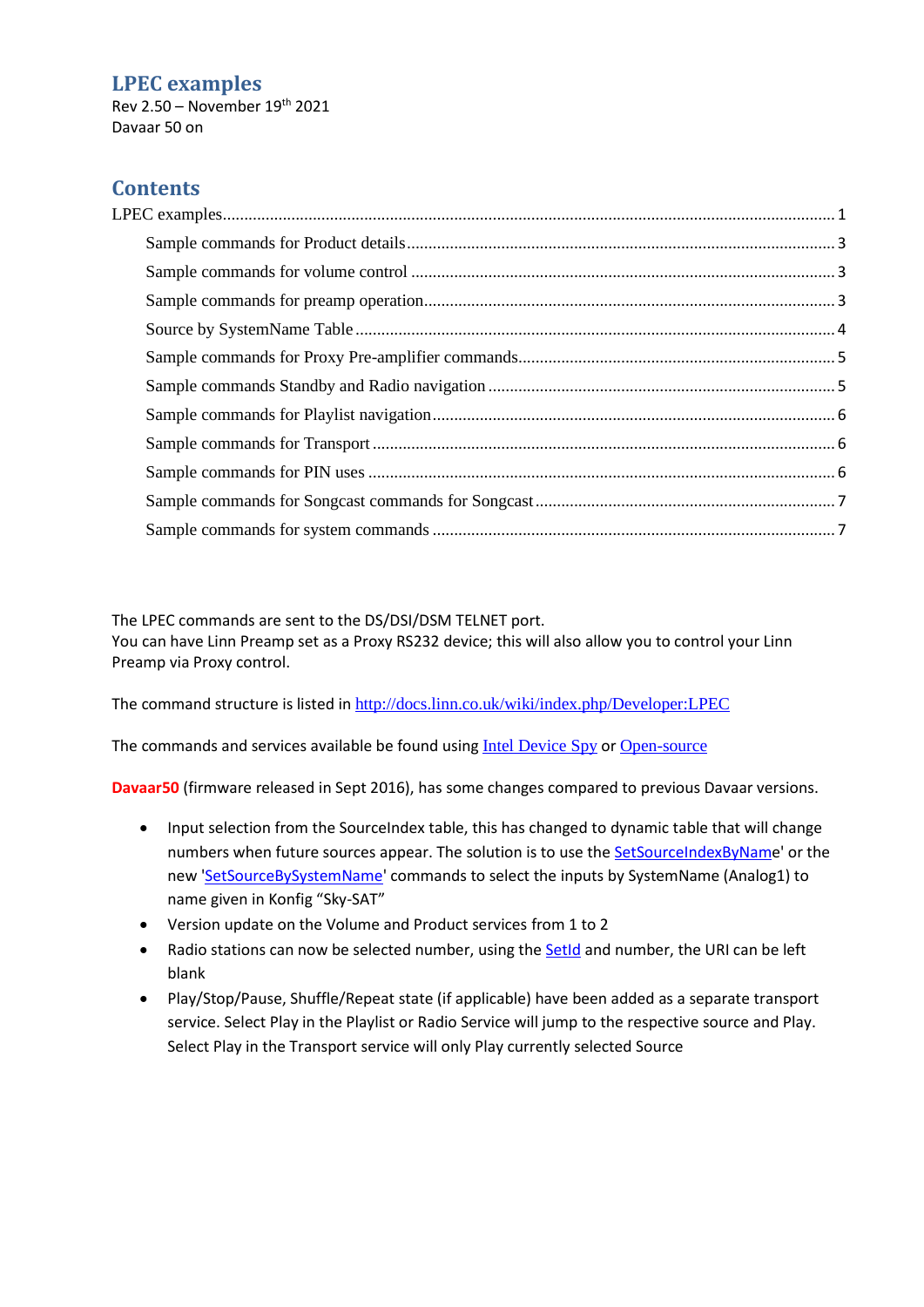A sample of some of the LPEC commands on the DS/DSI TELNET port:

#### For example

*Subscribe to any service to get any realtime feedback (EVENT) (these services are case sensitive)*

Tx: Subscribe Ds/Playlist

Rx: SUBSCRIBE 2346

Rx: EVENT 2346 0 TransportState "Stopped" Repeat "false" Shuffle "false" Id "43" IdArray "AAAAKwAAACwAAAAtAAAALgAAAC8=" TracksMax "1000" ProtocolInfo "http-get:\*:audio/xflac:\*,http-get:\*:audio/wav:\*,http-get:\*:audio/wave:\*,http-get:\*:audio/x-wav:\*,httpget:\*:audio/mpeg:\*,http-get:\*:audio/x-mpeg:\*,http-get:\*:audio/mp1:\*,httpget:\*:audio/aiff:\*,http-get:\*:audio/x-aiff:\*,http-get:\*:audio/x-m4a:\*,http-get:\*:audio/x-mswma:\*,rtsp-rtp-udp:\*:audio/x-ms-wma:\*,http-get:\*:audio/x-scpls:\*,http-get:\*:audio/xmpegurl:\*,http-get:\*:audio/x-ms-asf:\*,http-get:\*:audio/x-ms-wax:\*,http-get:\*:audio/x-mswvx:\*,http-get:\*:video/x-ms-asf:\*,http-get:\*:video/x-ms-wax:\*,http-get:\*:video/x-ms-wvx:\*,httpget:\*:text/xml:\*,http-get:\*:audio/aac:\*,http-get:\*:audio/aacp:\*,http-get:\*:audio/mp4:\*,httpget:\*:audio/ogg:\*,http-get:\*:audio/x-ogg:\*,http-get:\*:application/ogg:\*"

Tx: Action Ds/Playlist 1 Play Rx: RESPONSE Rx: EVENT 2346 1 TransportState "Buffering" Rx: EVENT 2346 2 TransportState "Playing" Tx: Action Ds/Playlist 1 Stop Rx: RESPONSE Rx: EVENT 2346 3 TransportState "Buffering"

*Events are replies on the service that have been "Subscribe" to the Event number links to that Subscription.*

*Each event subscription is given a number; this number is given to each EVENT response to identify the subscription.*

*You can "Unsubscribe" to these events. As soon as the TELNET port is closed, all services are unsubscribed.*

*The above commands are for Davaar family DS/DSI products, in this case with RS232 preamp Konfigured.*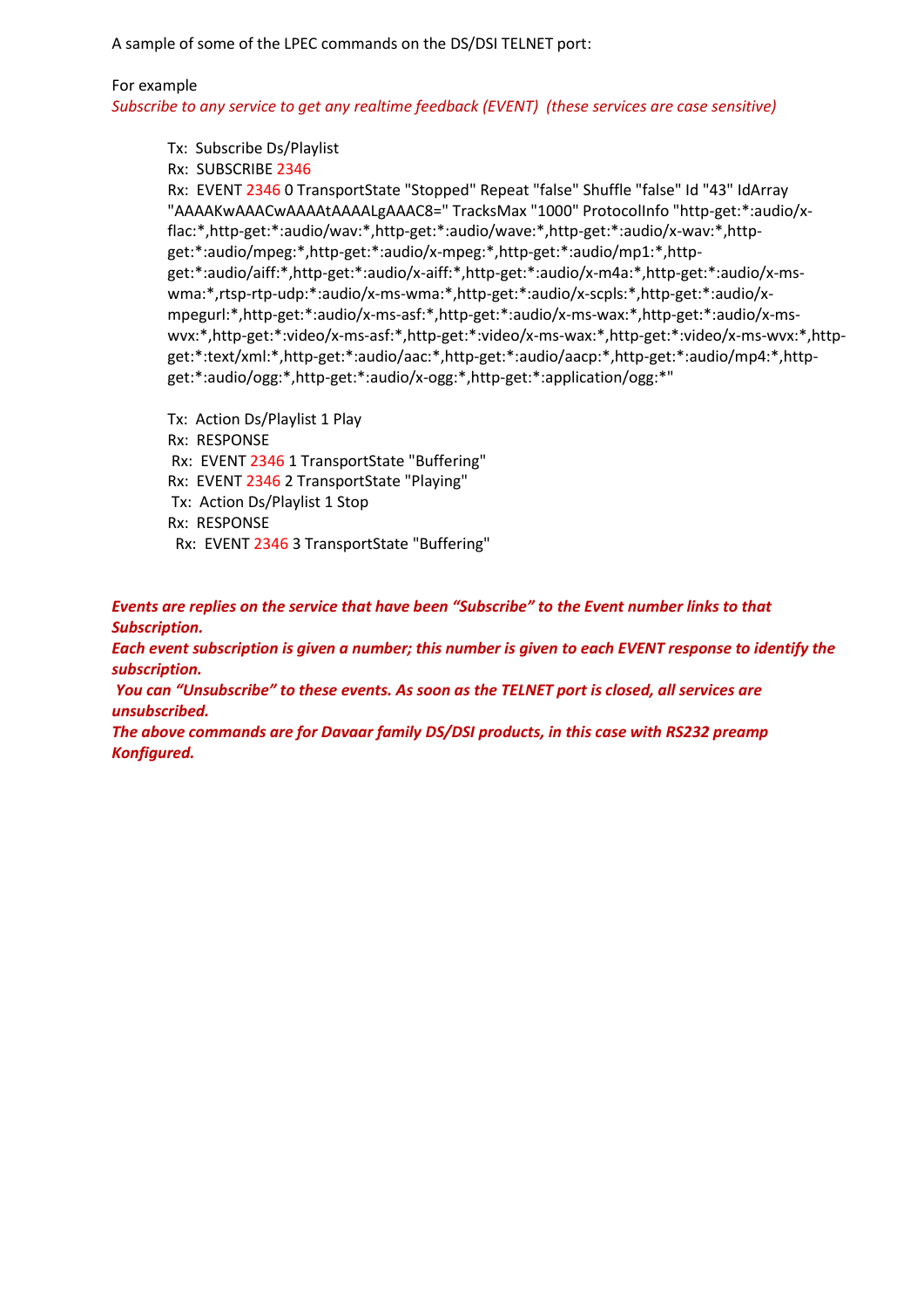### <span id="page-2-0"></span>**Sample commands for Product details**

| <b>LPEC command</b>            | <b>Description</b>                                                                                                                                                                                            |
|--------------------------------|---------------------------------------------------------------------------------------------------------------------------------------------------------------------------------------------------------------|
| <b>Subscribe Ds/Product</b>    | Subscribe to DSI and get and Product status with auto events<br>"Unsubscribe Ds/Product" to stop getting events                                                                                               |
| Action Ds/Volkano 1 MacAddress | DS MAC address                                                                                                                                                                                                |
| Action Ds/Product 1 Product    | Basic product information                                                                                                                                                                                     |
| <b>Subscribe Ds/Info</b>       | This will give the information of the media playing on the Playlist, Radio<br>and Songcast inputs. This removes the necessity of subscribing to the<br>above services to get the details of the media playing |

## <span id="page-2-1"></span>**Sample commands for volume control**

For Davaar 50 onwards the Version of this command has changed from 1 to 2 (marked in RED)

| <b>LPEC commands for internal volume control</b> |                                                   |  |  |  |  |
|--------------------------------------------------|---------------------------------------------------|--|--|--|--|
| <b>Subscribe Ds/Volume</b>                       | Subscribe to Volume Events                        |  |  |  |  |
| Action Ds/Volume 2 SetVolume "45"                | Will set volume to value 45 (variable from 0-100) |  |  |  |  |
| Action Ds/Volume 2 VolumeInc                     | Increment volume by 1 step                        |  |  |  |  |
| Action Ds/Volume 2 VolumeDec                     | Decrement volume by 1 step                        |  |  |  |  |
| Action Ds/Volume 2 SetMute "1"                   | "1" Put into Mute.                                |  |  |  |  |
|                                                  | "0" to bring out of Mute                          |  |  |  |  |
| LPEC commands for proxy preamp volume control    |                                                   |  |  |  |  |
| <b>Subscribe Preamp/Volume</b>                   | Subscribe to Volume Events                        |  |  |  |  |
| Action Preamp/Volume 2 SetVolume "45"            | Will set volume to value 45 (variable from 0-100) |  |  |  |  |
| Action Preamp/Volume 2 VolumeInc                 | Increment volume by 1 step                        |  |  |  |  |
| Action Preamp/Volume 2 VolumeDec                 | Decrement volume by 1 step                        |  |  |  |  |
| Action Preamp/Volume 2 SetMute "1"               | "1" Put into Mute.                                |  |  |  |  |
|                                                  | "0" to bring out of Mute                          |  |  |  |  |

### <span id="page-2-2"></span>**Sample commands for preamp operation**

<span id="page-2-3"></span>

| Linn DSI/DSM sample commands                        |                                                    |
|-----------------------------------------------------|----------------------------------------------------|
| Action Ds/Product 2 SetStandby "0"                  | "0" Bring Sekrit DSM out of Standby                |
|                                                     | "1" to put into Standby                            |
| Action Ds/Product 2 SetSourceIndex "0"              | "0" Playlist input, Change "0" to select other     |
|                                                     | sources                                            |
|                                                     | Davaar50 has this changed this to a dynamic        |
|                                                     | value. This value may change when sources are      |
|                                                     | disabled.                                          |
| <b>Action Ds/Product 2 SourceIndex</b>              | What index source are you on? This can be used     |
|                                                     | to find out the source names and display the       |
|                                                     | source selection options.                          |
| Action Ds/Product 2 Source "0"                      | Will return the "SystemName", the type, the        |
|                                                     | "Given input name" and if this source is visible.  |
|                                                     | Change "0" for "1", "2" etc to find the details of |
|                                                     | each SourceIndex                                   |
| Action Ds/Product 2 SetSourceBySystemName "UPnP AV" | This will select the DS/DSM Input by the           |
|                                                     | "SystemName" (first name given by the Source       |
|                                                     | command above or table on next page).              |
| Action Ds/Product 2 SetSourceIndexByName "Sky1"     | This will select the DS/DSM Input by the "Name"    |
|                                                     | (last name given by the Source command above       |
|                                                     | and name given by the User in Konfig               |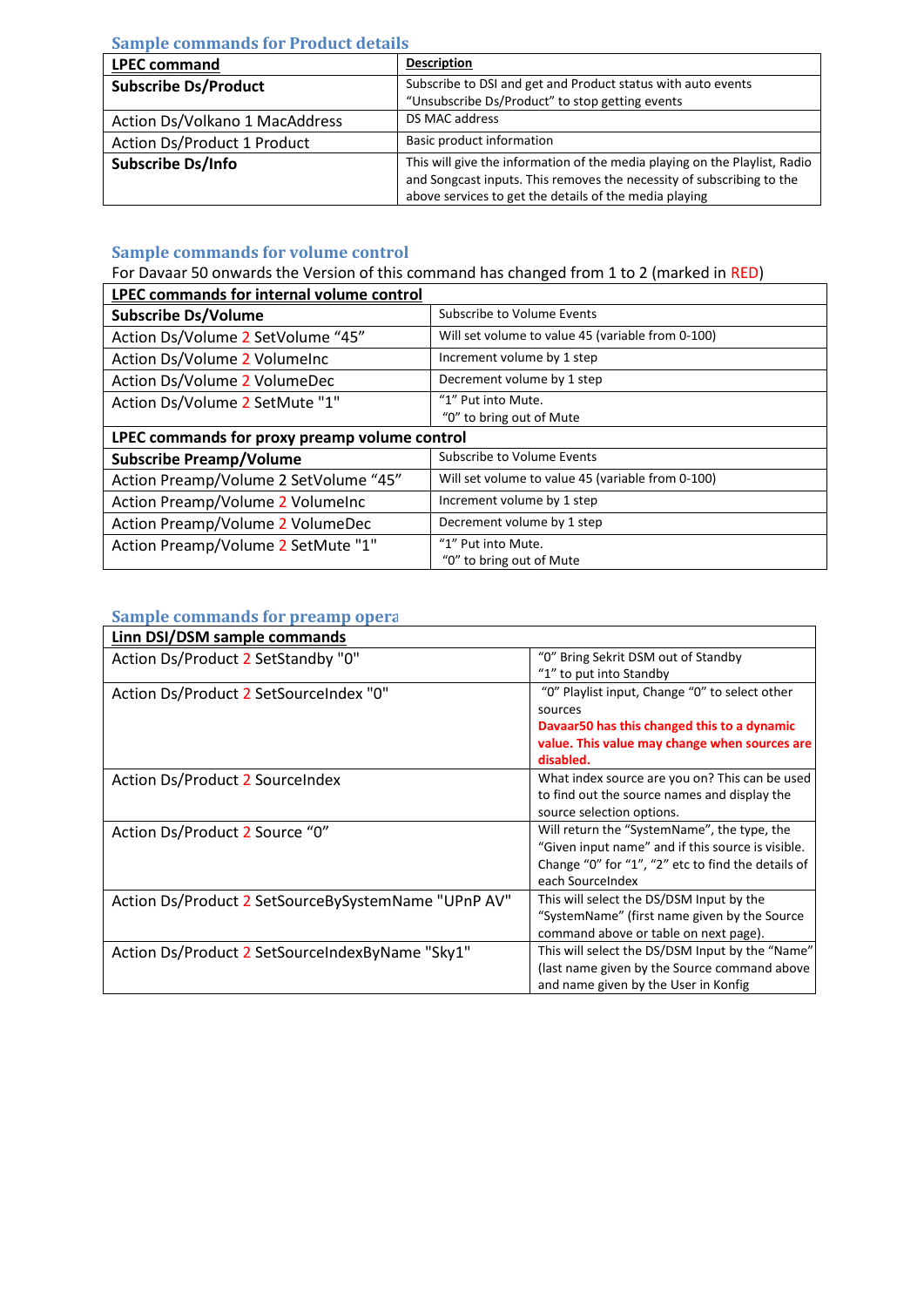## <span id="page-3-0"></span>**Source by SystemName Table**

Bold italics show to current products

|              | All Linn DS without Exakt sockets | <b>WITH Exakt sockets</b><br>All Linn DS | Sekrit DSM / Sneaky DSM / KIKO | Kiko | Majik DSM                 | Majik DSM/1 & /2 | Majik DSM/3  | Majik DSM/4 (2020 variant) | Ξ.<br>Akurate DSM/0 & | Akurate DSM/2 &/4 | Akurate Exakt DSM & Akurate System Hub | Klimax DSM/0 &/1 | Klimax DSM/2         | Klimax DSM/3 (2020 variant) | Klimax Exakt DSM /0 | Klimax Exakt DSM /1 & Klimax System<br>Нир | Selekt DSM  | Selekt DSM with HDMI card installed |
|--------------|-----------------------------------|------------------------------------------|--------------------------------|------|---------------------------|------------------|--------------|----------------------------|-----------------------|-------------------|----------------------------------------|------------------|----------------------|-----------------------------|---------------------|--------------------------------------------|-------------|-------------------------------------|
| "Playlist"   | ✓                                 | $\checkmark$                             | ✓                              | ✓    | ✓                         | $\checkmark$     | $\checkmark$ | $\checkmark$               | ✓                     | $\checkmark$      | $\checkmark$                           | ✓                | ✓                    | $\checkmark$                | ✓                   | $\checkmark$                               | ✓           | ✓                                   |
| "Radio"      | ✓                                 | $\checkmark$                             | ✓                              | ✓    | ✓                         | ✓                | ✓            | ✓                          | ✓                     | ✓                 | ✓                                      | ✓                | ✓                    | ✓                           | ✓                   | $\checkmark$                               | ✓           | $\checkmark$                        |
| "UPnP AV"    | $\checkmark$                      | $\checkmark$                             | ✓                              | ✓    | ✓                         | ✓                | ✓            | ✓                          | $\checkmark$          | ✓                 | ✓                                      | ✓                | ✓                    | ✓                           | ✓                   | ✓                                          | ✓           | $\checkmark$                        |
| "Songcast"   | $\checkmark$                      | ✓                                        | ✓                              | ✓    | ✓                         | $\checkmark$     | ✓            | ✓                          | $\checkmark$          | ✓                 | ✓                                      | ✓                | ✓                    | ✓                           | ✓                   | $\checkmark$                               | ✓           | $\checkmark$                        |
| "Net Aux"    | ✓                                 | ✓                                        | $\blacktriangledown$           | ✓    | ✓                         | $\checkmark$     | ✓            | $\checkmark$               | $\checkmark$          | ✓                 | ✓                                      | ✓                | ✓                    | ✓                           | ✓                   | $\checkmark$                               | ✓           | $\checkmark$                        |
| "Balanced"   | $\pmb{\times}$                    | ×                                        | ×                              | ×    | $\mathbf x$               | ×                | ×            | ×                          | ✓                     | ✓                 | ✓                                      | ✓                | ✓                    | ✓                           | ✓                   | ✓                                          | ×           | $\mathbf x$                         |
| "Analog"     | ×                                 | ×                                        | ✓                              | ✓    | $\mathbf x$               | ×                | ×            | ✓                          | ✓                     | ✓                 | ✓                                      | ×                | ×                    | ×                           | ✓                   | ✓                                          | ✓           | $\checkmark$                        |
| "Phono (MM)" | ×                                 | ×                                        | ×                              | ×    | ×                         | ×                | ×            | $\pmb{\times}$             | $\mathbf x$           | ×                 | ×                                      | $\mathbf x$      | ×                    | ×                           | ×                   | ×                                          | ✓           | $\checkmark$                        |
| "Phono (MC)" | ×                                 | ×                                        | ×                              | ×    | $\mathbf x$               | ×                | $\mathbf x$  | $\mathbf x$                | $\mathbf x$           | $\pmb{\times}$    | ×                                      | $\mathbf x$      | ×                    | ×                           | ×                   | $\mathbf{x}$                               | ✓           | $\checkmark$                        |
| "Analog1"    | ×                                 | ×                                        | ×                              | ×    | $\checkmark$              | $\checkmark$     | ✓            | ×                          | $\pmb{\times}$        | ×                 | ×                                      | ×                | ×                    | $\checkmark$                | ×                   | ×                                          | $\mathbf x$ | $\mathbf x$                         |
| "Analog2"    | ×                                 | ×                                        | ×                              | ×    | ✓                         | ✓                | ✓            | ×                          | ×                     | ×                 | ×                                      | ×                | ×                    | ✓                           | ×                   | ×                                          | ×           | ×                                   |
| "Analog3"    | ×                                 | ×                                        | ×                              | ×    | $\checkmark$              | ✓                | ✓            | $\pmb{\times}$             | $\pmb{\times}$        | ×                 | ×                                      | $\mathbf x$      | ×                    | ×                           | ×                   | ×                                          | ×           | ×                                   |
| "Phono"      | ×                                 | ×                                        | ×                              | ×    | ✓                         | ✓                | ✓            | ✓                          | $\checkmark$          | ✓                 | ✓                                      | ×                | ×                    | ×                           | ×                   | ×                                          | ×           | ×                                   |
| "Front Aux"  | ×                                 | ×                                        | ×                              | ×    | ✓                         | $\checkmark$     | ✓            | $\pmb{\times}$             | ✓                     | ✓                 | ×                                      | $\pmb{\times}$   | ×                    | $\mathbf x$                 | ×                   | $\pmb{\times}$                             | ×           | ×                                   |
| "SPDIF"      | ×                                 | ×                                        | ✓                              | ✓    | $\mathbf x$               | ×                | $\mathbf x$  | ✓                          | $\pmb{\times}$        | $\pmb{\times}$    | ×                                      | ✓                | ✓                    | ×                           | ✓                   | $\checkmark$                               | $\mathbf x$ | $\mathbf x$                         |
| "SPDIF1"     | ×                                 | ×                                        | ×                              | ×    | ✓                         | ✓                | ✓            | $\mathbf x$                | ✓                     | ✓                 | ✓                                      | ×                | ×                    | ✓                           | ×                   | ×                                          | ✓           | ✓                                   |
| "SPDIF2"     | ×                                 | ×                                        | ×                              | ×    | ✓                         | ✓                | ✓            | ×                          | $\checkmark$          | ✓                 | ✓                                      | $\mathbf x$      | ×                    | ✓                           | ×                   | ×                                          | ✓           | $\checkmark$                        |
| "SPDIF3"     | ×                                 | ×                                        | ×                              | ×    | $\checkmark$              | ✓                | ✓            | ×                          | $\checkmark$          | ✓                 | ✓                                      | $\mathbf x$      | ×                    | ×                           | ×                   | ×                                          | ×           | ×.                                  |
| "TOSLINK"    | ×                                 | ×                                        | ✓                              | ✓    | ×                         | ×                | ×            | ✓                          | ×                     | ×                 | ×                                      | ×                | ×                    | ✓                           | ×                   | ×                                          | ×           | $\mathbf x$                         |
| "TOSLINK1"   | ×                                 | ×                                        | ×                              | ×    | ✓                         | ✓                | ✓            | $\pmb{\times}$             | ✓                     | ✓                 | ✓                                      | ✓                | $\blacktriangledown$ | ×                           | ✓                   | ✓                                          | ✓           | ✓                                   |
| "TOSLINK2"   | ×                                 | ×                                        | ×                              | ×    | ✓                         | ✓                | $\checkmark$ | ×                          | $\checkmark$          | ✓                 | ✓                                      | ✓                | ✓                    | ×                           | ✓                   | ✓                                          | ✓           | ✓                                   |
| "TOSLINK3"   | ×                                 | ×                                        | ×                              | ×    | ✓                         | ✓                | ✓            | $\pmb{\times}$             | $\checkmark$          | ✓                 | ✓                                      | ×                | ×                    | $\mathbf x$                 | ×                   | $\mathbf x$                                | ×           | $\infty$                            |
| "HDMI1"      | ×                                 | ×                                        | ✓                              | ✓    | $\mathbf x$               | ✓                | ✓            | ✓                          | ✓                     | ✓                 | ✓                                      | ✓                | $\checkmark$         | ✓                           | ✓                   | $\checkmark$                               | ×           | $\checkmark$                        |
| "HDMI2"      | ×                                 | ×                                        | ✓                              | ✓    | ×                         | ✓                | ✓            | $\checkmark$               | $\checkmark$          | ✓                 | ✓                                      | ✓                | ✓                    | ✓                           | ✓                   | ✓                                          | ×           | $\checkmark$                        |
| "HDMI3"      | ×                                 | ×                                        | $\checkmark$                   | ✓    | ×                         | $\checkmark$     | ✓            | ✓                          | ✓                     | ✓                 | ✓                                      | ✓                | ✓                    | ✓                           | ✓                   | ✓                                          | ×           | ✓                                   |
| "HDMI4"      | ×                                 | ×                                        | ×                              | ×    | $\pmb{\times}$            | ✓                | ✓            | $\checkmark$               | ✓                     | ✓                 | ✓                                      | ×                | ×                    | ✓                           | ×                   | ×                                          | ×           | ✓                                   |
| "HDMI ARC"   | ×                                 | ×                                        | ×                              | ×    | $\pmb{\times}$            | ×                | ✓            | $\blacktriangledown$       | $\pmb{\times}$        | ✓                 | ✓                                      | ×                | $\checkmark$         | ✓                           | ×                   | $\checkmark$                               | ✓           | ✓                                   |
| "USB"        | ×                                 | ×                                        | ×                              | ×    | $\mathbf x$               | ×                | ×            | ✓                          | $\pmb{\times}$        | ×                 | ×                                      | $\mathbf x$      | ×                    | $\checkmark$                | ×                   | ×.                                         | ✓           | ✓                                   |
| "Spotify"    | ✓                                 | ✓                                        | ✓                              | ✓    | ✓                         | ✓                | ✓            | ✓                          | ✓                     | ✓                 | ✓                                      | ✓                | ✓                    | ✓                           | ✓                   | $\checkmark$                               | ✓           | ✓                                   |
| "Exakt1"     | ×                                 | ✓                                        | ×                              | ×    | $\boldsymbol{\mathsf{x}}$ | ×                | ✓            | ×                          | ×                     | ✓                 | ✔                                      | ×                | ✓                    | ✓                           | ✓                   | ✓                                          | ✓           | ✔                                   |
| "Exakt2"     | ×                                 | ✓                                        | ×                              | ×    | $\pmb{\times}$            | ×                | ✓            | ×                          | $\infty$              | ✓                 | $\blacktriangledown$                   | ×                | ✓                    | ✓                           | ✓                   | ✓                                          | ✓           | ✔                                   |
| "Roon"       | ✓                                 | $\checkmark$                             | ✓                              | ✓    | ✓                         | ✓                | ✓            | ✓                          | ✓                     | ✓                 | ✔                                      | ✓                | ✓                    | ✓                           | ✓                   | ✓                                          | ✓           | ✔                                   |
| "Bluetooth"  | ×                                 | ×                                        | ×                              | ×    | ×                         | ×                | ×            | ✓                          | $\pmb{\times}$        | $\pmb{\times}$    | ×                                      | $\pmb{\times}$   | ×                    | ✓                           | ×                   | ×                                          | ✓           | ✔                                   |

e.g. Action Ds/Product 2 SetSourceBySystemName "Radio"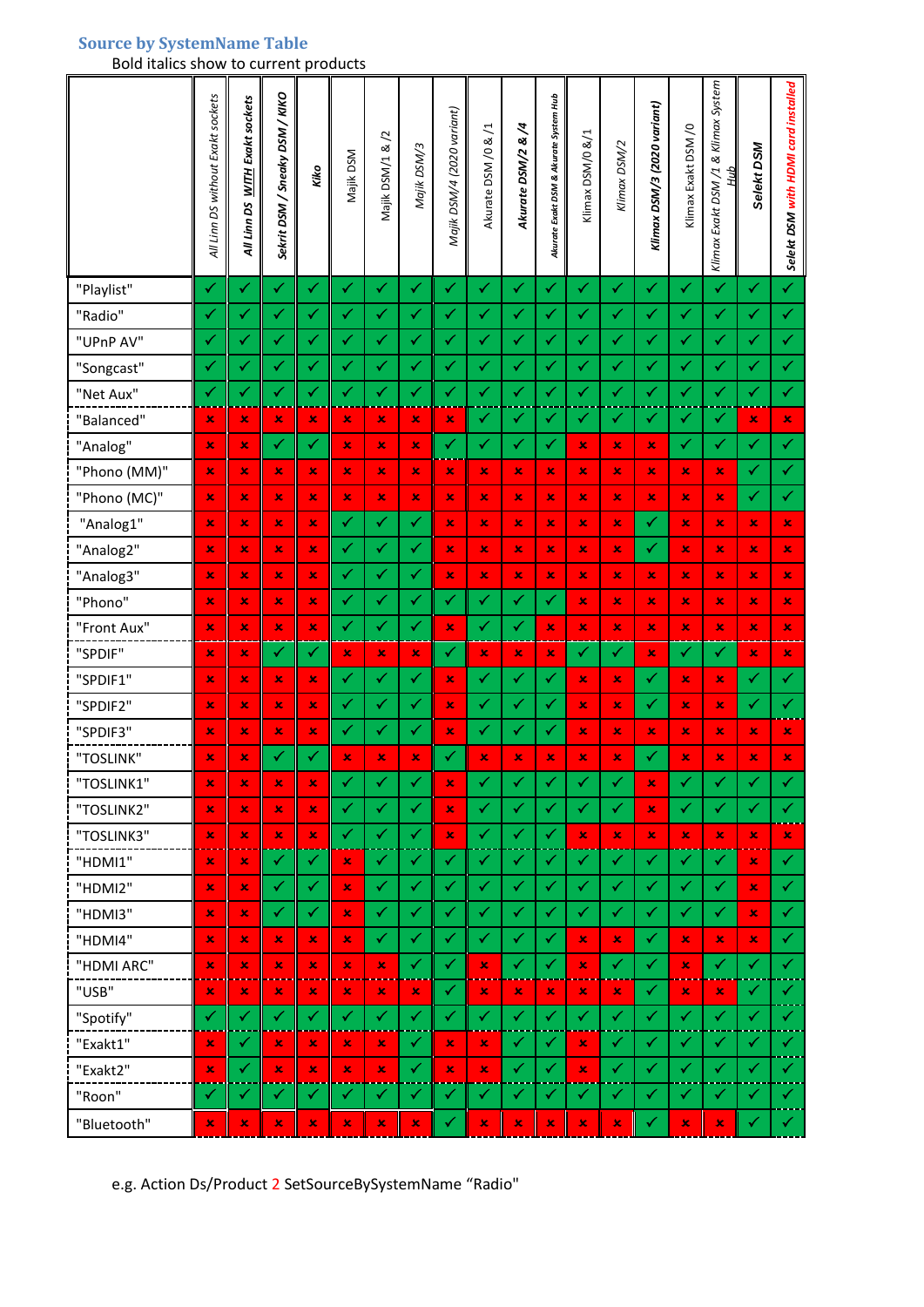#### <span id="page-4-0"></span>**Sample commands for Proxy Pre-amplifier commands**

| predimplifier confidence by itsease to the Ellin Day<br><b>Subscribe Preamp/Product</b> | Subscribe to proxy preamplifier commands                                   |
|-----------------------------------------------------------------------------------------|----------------------------------------------------------------------------|
|                                                                                         |                                                                            |
| Action Preamp/Product 2 SetSourceIndex                                                  | Source number can depend on the preamplifier.                              |
| "0"                                                                                     | On the Kisto/Kinos this is the number is the in the order that the Source  |
|                                                                                         | was created.                                                               |
|                                                                                         | In other preamps this is in a normal order                                 |
| <b>Action Preamp/Product 2 SourceIndex</b>                                              | What index source are you on? This can be used to find out the source      |
|                                                                                         | names and display the source selection options.                            |
| Action Preamp/Product 2 Source "0"                                                      | Will return the "SystemName", the type, the "Given input name" and if      |
|                                                                                         | this source is visible. Change "0" for "1", "2" etc to find the details of |
|                                                                                         | each SourceIndex                                                           |
| <b>Action Preamp/Product 2</b>                                                          | This will select the Proxy Preamp Input by the "SystemName" (first name    |
| SetSourceBySystemName "Analog 2"                                                        | given by the Source command above) Always valid on Systemname no           |
|                                                                                         | matter what sourcename is changed by Konfig app                            |
| <b>Action Preamp/Product 2</b>                                                          | This will select the Proxy Preamp Input by the "Name" (last name given by  |
| SetSourceIndexByName "XBox"                                                             | the Source command above and name given by the User in Konfig. If the      |
|                                                                                         | user changes this input name then this source can no longer be selected.   |
|                                                                                         |                                                                            |
| <b>Subscribe Preamp/Volume</b>                                                          | Subscribe to Volume & Mute Events                                          |
| Action Preamp/Volume 2 SetVolume "45"                                                   | Will set volume to value 45 (variable from 0-100)                          |
| Action Preamp/Volume 2 VolumeInc                                                        | Increment volume by 1 step                                                 |
| Action Preamp/Volume 2 VolumeDec                                                        | Decrement volume by 1 step                                                 |
| Action Preamp/Volume 2 SetMute "1"                                                      | "1" Put into Mute.                                                         |
|                                                                                         | "0" to bring out of Mute                                                   |
|                                                                                         |                                                                            |
| Action Preamp/Product 2 SetStandby "0"                                                  | "0" Bring Proxy Preamp out of Standby                                      |
|                                                                                         | "1" to put into Standby                                                    |

(preamplifier connected by RS232 to the Linn DS)

### <span id="page-4-1"></span>**Sample commands Standby and Radio navigation**

<span id="page-4-2"></span>

| <b>LPEC command</b>                         | <b>Description</b>                                           |
|---------------------------------------------|--------------------------------------------------------------|
| <b>Subscribe Ds/Product</b>                 | Subscribe to DSI and get and Product status with auto events |
|                                             | "Unsubscribe Ds/Product" to stop getting events              |
| Action Ds/Product 2 SetStandby "1"          | Put DS into Standby                                          |
| Action Ds/Product 2 SetStandby "0"          | Take DS out of Standby, (any transport commands will         |
|                                             | automatically do this)                                       |
| Action Ds/Product 2 Standby                 | What Standby state is the DS in.                             |
|                                             | "false" - out of Standby                                     |
|                                             | "true" - in Standby                                          |
|                                             |                                                              |
| <b>Subscribe Ds/Radio</b>                   | Subscribe to Radio Events. The station array IDARRAY is      |
|                                             | Base64                                                       |
| Action Ds/Radio 1 Play                      | Play selected Radio station (also in Transport Service)      |
| Action Ds/Radio 1 Stop                      | Stop selected Radio Station (also in Transport Service)      |
| Action Ds/Radio 1 ReadList "1"              | Read the Metadata & Uri for Preset Station1, extract for use |
|                                             | in the Next SetChannel command                               |
|                                             | Make sure that this is written in HTML format >, <,          |
|                                             | ", (>, &amplt & " are rejected)                              |
|                                             | Although & will be required on its own                       |
|                                             | $<$ res > Uri $<$ /res>                                      |
|                                             | <metadata> Metadata </metadata>                              |
| Action Ds/Radio 1 SetChannel                | Select Radio by                                              |
| http://opml.radiotime.com/Tune.ashx?id=s249 | SetChannel Uri, Metadata                                     |
| 68&formats=mp3,wma,aac,wmvideo,ogg&user     |                                                              |
| name=yoda-1&partnerId=ah2rjr68&c=ebrowse    |                                                              |
| $\omega$                                    |                                                              |
| Action Ds/Radio 1 SetId "14" ""             | From Davaar50 all you need to have is the station Id number, |
|                                             | it will automatically select this station from the Radio     |
|                                             | favourites list.                                             |
|                                             |                                                              |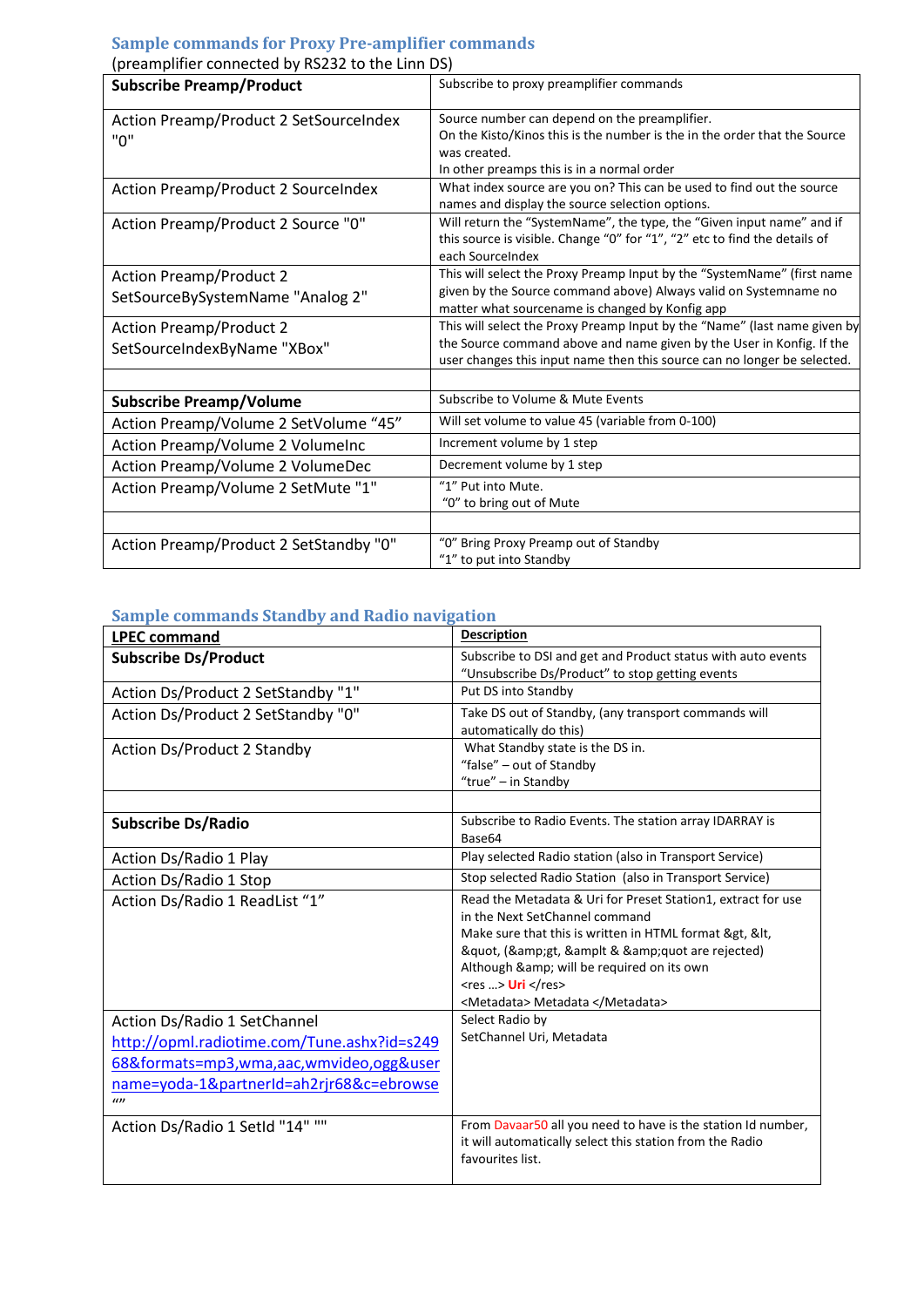<span id="page-5-0"></span>

| <b>Sample commands for Playlist navigation</b>    |                                                                                |
|---------------------------------------------------|--------------------------------------------------------------------------------|
| <b>Subscribe Ds/Playlist</b>                      | Subscribe to Playlist events                                                   |
| Action Ds/Playlist 1 Play                         | Switch to Playlist source and Play Playlist                                    |
| Action Ds/Transport1 Play                         | Play Playlist                                                                  |
| <b>Action Ds/Playlist 1 Pause</b>                 | Pause Playlist (also in Transport Service)                                     |
| Action Ds/Playlist 1 Stop                         | Stop Playlist (also in Transport Service)                                      |
| Action Ds/Playlist 1 Next                         | Next track (also in Transport Service)                                         |
| <b>Action Ds/Playlist 1 Previous</b>              | Previous Track (also in Transport Service)                                     |
| Action Ds/Playlist 1 SetShuffle "1"               | "1" Shuffle/Randomise.<br>"0" un-random play<br>(also in Transport Service)    |
| Action Ds/Playlist 1 SetRepeat "1"                | "1" Repeat ON<br>"0" Repeat OFF<br>(also in Transport Service)                 |
| Action Ds/Playlist 1 Id                           | Return track number playing/selected                                           |
| Action Ds/Playlist 1 ReadList "xyz"               | Returns the track metadata, Artist, Album etc of tracks iD<br>(reported above) |
| Action Ds/Playlist 1 TransportState               | Return Playlist Play mode<br>(also in Transport Service)                       |
| Action Ds/Playlist 1 Insert "id" "url" "metadata" | Insert track from "iDd" with "URL" and "metadata" ensure to<br>use @quot;      |
|                                                   |                                                                                |
| <b>Subscribe Ds/Time</b>                          | Get present playtime in seconds                                                |
| Unsubscribe Ds/Time                               | To STOP get time events                                                        |
|                                                   |                                                                                |

## **Note: ALL commands are CASE – SENSITIVE**

### <span id="page-5-1"></span>**Sample commands for Transport**

| <b>Subscribe Ds/Transport</b>             | Get present playtime in seconds                      |
|-------------------------------------------|------------------------------------------------------|
| <b>Action Ds/Transport 1 Play</b>         | Play Playlist                                        |
| Action Ds/Transport 1 Pause               | Pause Playlist                                       |
| Action Ds/Transport 1 Stop                | <b>Stop Playlist</b>                                 |
| Action Ds/Transport 1 SkipNext            | Next track                                           |
| <b>Action Ds/Transport 1 SkipPrevious</b> | <b>Previous Track</b>                                |
| Action Ds/Transport 1 TransportState      | Return Linn DS Play mode                             |
| <b>Action Ds/Transport 1 Modes</b>        | Return Services using Transport service              |
| Action Ds/Transport 1 Modelnfo            | Return Skip/repeat/shuffle options in current source |
| Action Ds/Transport 1 SetRepeat "1"       | "1" Repeat ON                                        |
|                                           | "0" Repeat OFF                                       |
| Action Ds/Transport 1 Repeat              | <b>Return REPEAT state</b>                           |
| Action Ds/Transport 1 SetShuffle "1"      | "1" Shuffle/Randomise.                               |
|                                           | "0" un-random play                                   |
| Action Ds/Transport 1 Shuffle             | Return Shuffle state                                 |
|                                           |                                                      |

**Note: ALL commands are CASE – SENSITIVE**

#### <span id="page-5-2"></span>**Sample commands for PIN uses**

| <b>Subscribe Ds/Pins</b>           | Subscribe to PIN events                                                                                  |
|------------------------------------|----------------------------------------------------------------------------------------------------------|
| Action Ds/Pins 1 Invokeld "1"      | Select PIN in idArray location 1                                                                         |
| Action Ds/Pins 1 ReadList "[1]"    | Read PIN in idArray location 1 actions                                                                   |
| <b>Action Ds/Pins 1 GetIdArray</b> | Read PIN order (if any changes have been made the pin order<br>may change after reboot back to [1,2,3,4] |

**Note: ALL commands are CASE – SENSITIVE**